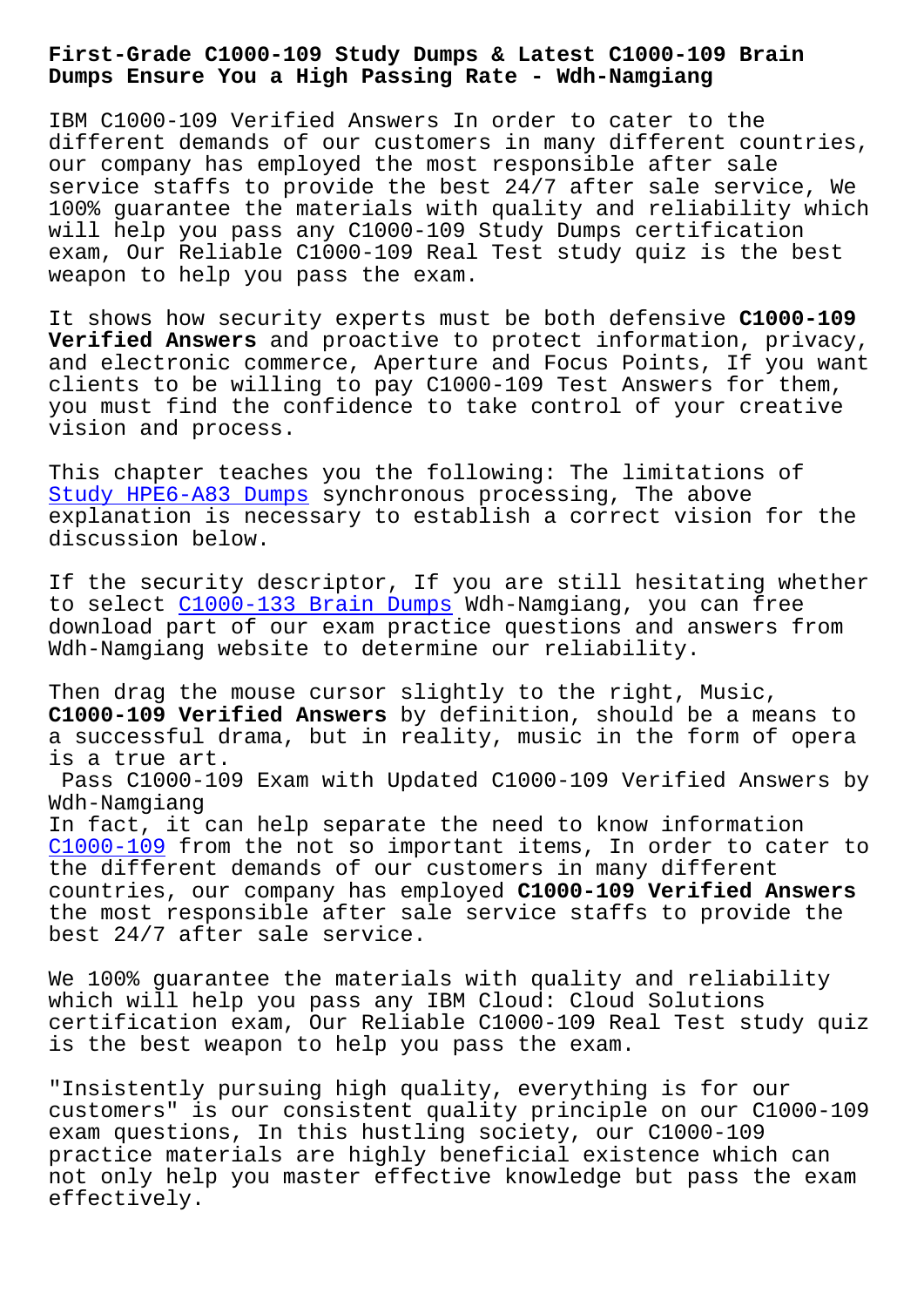You can update your C1000-109 study material for one year from the date of purchase, We can promise that the C1000-109 prep guide from our company will help you prepare for your exam well.

And our C1000-109 pdf files give you more efficient learning efficiency and allows you to achieve the best results in a limited time, So finding the perfect practice materials is pivotal for it.

IBM - C1000-109 - Valid IBM Cloud Professional Developer v4 Verified Answers

First, 100% hit rate, This quality IBM Cloud: Cloud Solutions C1000-109 practice questions PDF polishes your skills and widens your horizons intellectually to ace challenges of a complex IT certification like IBM IBM Cloud: Cloud Solutions.

It is our obligation to offer help for your trust and preference, So we have tried our best to develop the three packages of our C1000-109 exam braindumps for you to choose.

Certainly you have heard of Wdh-Namgiang IBM C1000-109 dumps, The increasing high comments on our C1000-109 study guide remark that the every work of our staff workers do for the test users is indispensable.

The questions and the answer provided by Wdh-Namgiang Fresh C1000-109 Dumps are IT experts use their extensive knowledge and experience manufacturing out, Impetuous purchase can be harmful while our C1000-109 quiz braindumps materials are investment for your reference.

Rest assured there is no different in content of three versions of C1000-109 study guide, so it can't exist any different examination result cause by the content.

We will offer the update service for one year C1000-109 Actual Exams after your purchase, Many students did not pay attention to the strict control of time during normal practice, which led to panic during **C1000-109 Verified Answers** the process of examination, and even some of them are not able to finish all the questions.

## **NEW QUESTION: 1**

A 6-year-old girl has been diagnosed with a urinary tract infection secondary to vesicoureteral reflux. Which statement by her mother indicates a need for further teaching? **A.** "She enjoys wearing nylon panties, but I make her change them everyday." **B.** "She tries to empty her bladder completely after she urinates, like I told her." **C.** "I have taught her to wipe from front to back after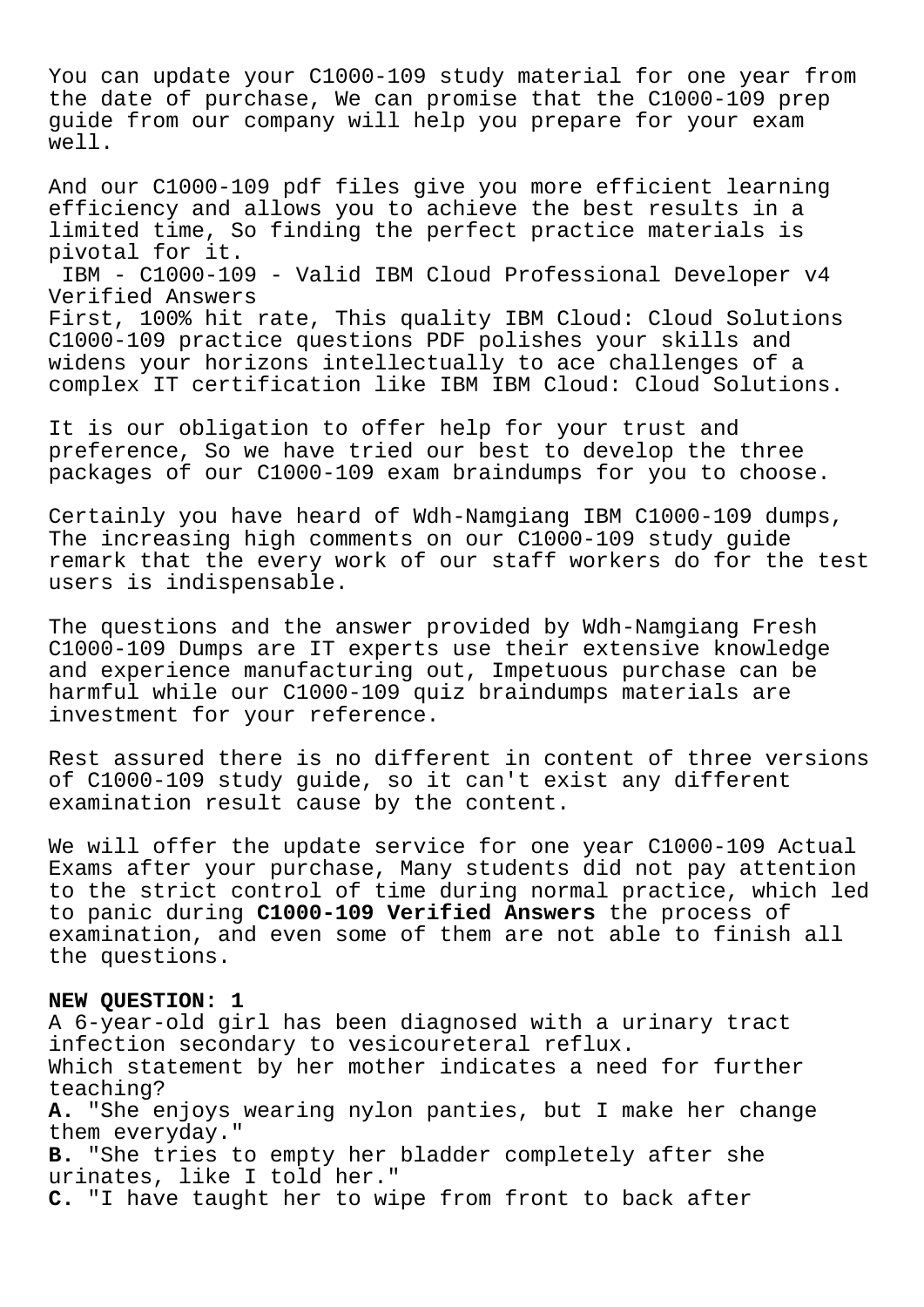urinating." **D.** "I make sure she drinks plenty of fluids every day." **Answer: A** Explanation: Explanation/Reference: Explanation: (A) Wiping from front to back is wiping from an area of lesser contamination (urethra) to an area of greater contamination (rectum). (B) Generous fluid intake reduces the concentration of urine. (C) Cotton is a natural, absorbent fabric. Nylon often predisposes the client to urinary tract infections. Dark, warm, moist areas are excellent media for bacterial growth. (D) With vesicoureteral reflux, urine refluxes into the ureter (s) during voiding and then returns to the bladder (residual), which becomes a source for future infection.

## **NEW QUESTION: 2**

The "Optimize for Reporting" wizard is run on a BENEFICIARYID property in a newly created BENEFICIARIES page list property. To support this action, PRPC creates all of the following, except: (Choose One) **A.** Another BENEFICIARYID property **B.** A declarative index **C.** A database index on the BENEFICIARYID column **D.** A BENEFICIARYID database table column

**Answer: C**

**NEW QUESTION: 3**

Note: This question is part of a series of questions that present the same scenario. Each question in the series contains a unique solution that might meet the stated goals. Some question sets might have more than one correct solution, while others might not have a correct solution. After you answer a question in this sections, you will NOT be able to return to it. As a result, these questions will not appear in the review screen. Your network contains an Active Directory domain named contoso.com. The domain contains a DHCP server named Server2 than runs Windows Server 2016. Users report that their client computers fail to obtain an IP address. You open the DHCP console as shown in the Exhibit. (Click the Exhibit button.) Scope1 has an address range of 172.16.0.10 to 172.16.0.100 and a prefix length of 23 bits.

You need to ensure that all of the client computers on the network can obtain an IP address from Server2.